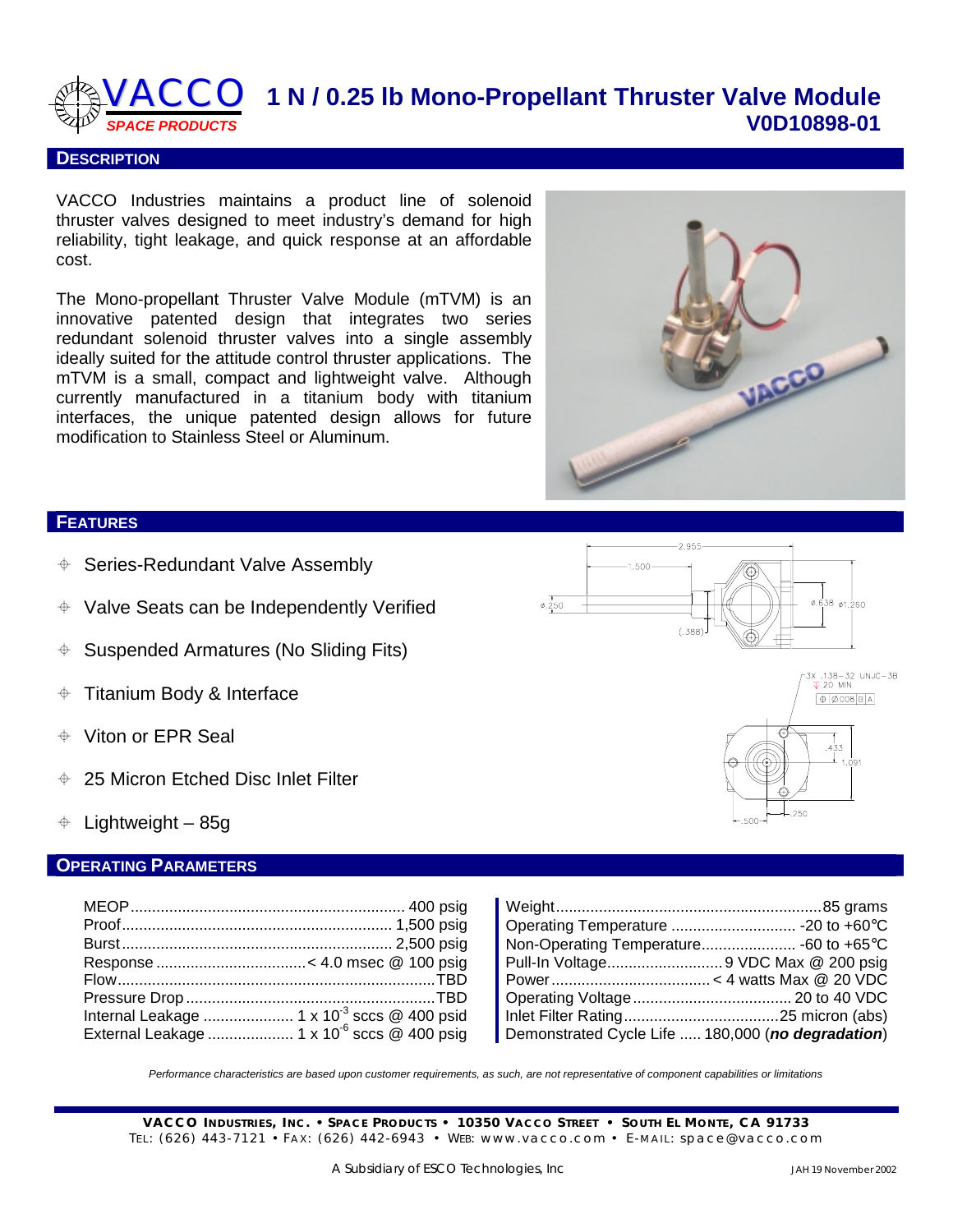

# **VACCO** 1 N / 0.25 lb Mono-Propellant Thruster Valve Module **V0D10898-01**

### **PERFORMANCE CHARACTERISTICS**



**ELECTRICAL SCHEMATIC**

#### ELECTRICAL SCHEMATIC



**VACCO I NDUSTRIES , I N C.** • **S PACE P RODUCTS** • **10350 VACCO STREET** • **S OUTH EL MONTE , CA 91733**  TEL: (626) 443-7121 • FAX: (626) 442-6943 • WEB: www.vacco.com • E-MAIL: space@vacco.com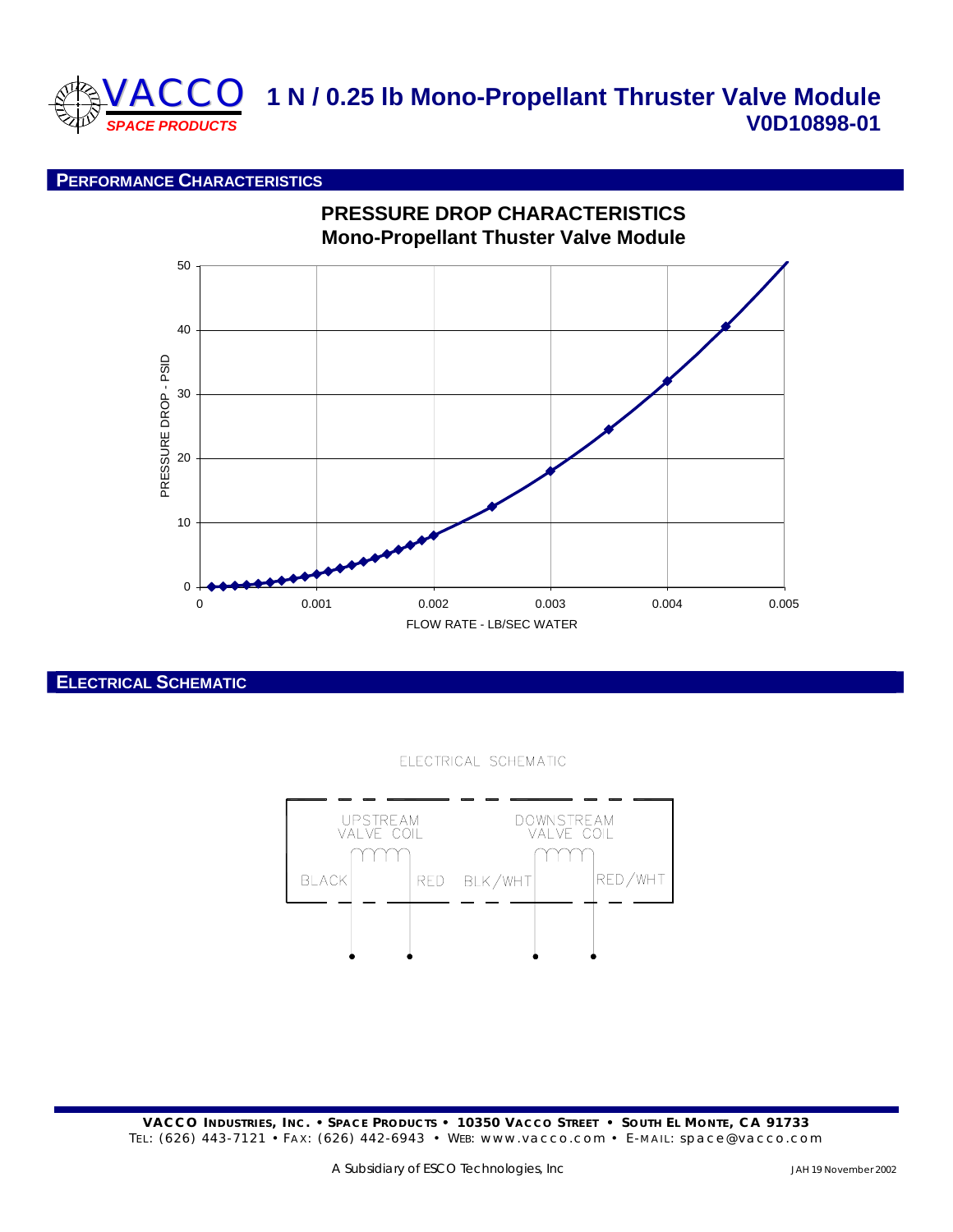

## **MONOPROPELLANT THRUSTER VALVE (120+ LBF) XV0E11057-01**

#### **DESCRIPTION**

The 120+ Lbf (535+ N) Monopropellant Thruster Valve is a series redundant, direct acting, normally closed, coaxial 2-way solenoid valve with an integral inlet filter. Each series redundant valve contains a single coil for separate upstream and downstream actuation.

The plus (+) is indicated on thrust as low deltapressure capability may permit higher flow and hence greater thrust engine use.

The design approach is purposely simple and incorporates proven design features that balance critical space flight performance needs against cost. Performance importance applies to the original man-rated application, or to other launch vehicle, spacecraft, or satellite use.



#### **FEATURES**

- Series Redundant, Normally Closed Direct Acting Solenoid Valve
- All-Welded Pressure Vessel Construction
- $\div$  Integral Pleated Mesh Inlet Filter (25 Micron Absolute)
- Flown Monopropellant Wetted Stainless Steel Materials & AF-E-411 Seals (Conventional EPDM Also Available)
- Pressure Unbalanced & Sliding Fit For Low Cost Heritage Technology Construction
- $\div$  Successfully Tested to Over 3000 Cycles Dry and 100,000 Cycles Wet
- 90° Inlet With Outlet Flange Mount Shown; Can Be In-Line Inlet Or Tube Stub Outlet Instead



### **OPERATING PARAMETERS**

<span id="page-2-0"></span>

| Current Draw per Coil ≤ 1.5 Amps |  |
|----------------------------------|--|

*Information shown is based on certain application requirements and as such, may not represent entire component capability. Please contact VACCO to discuss your specific application needs.*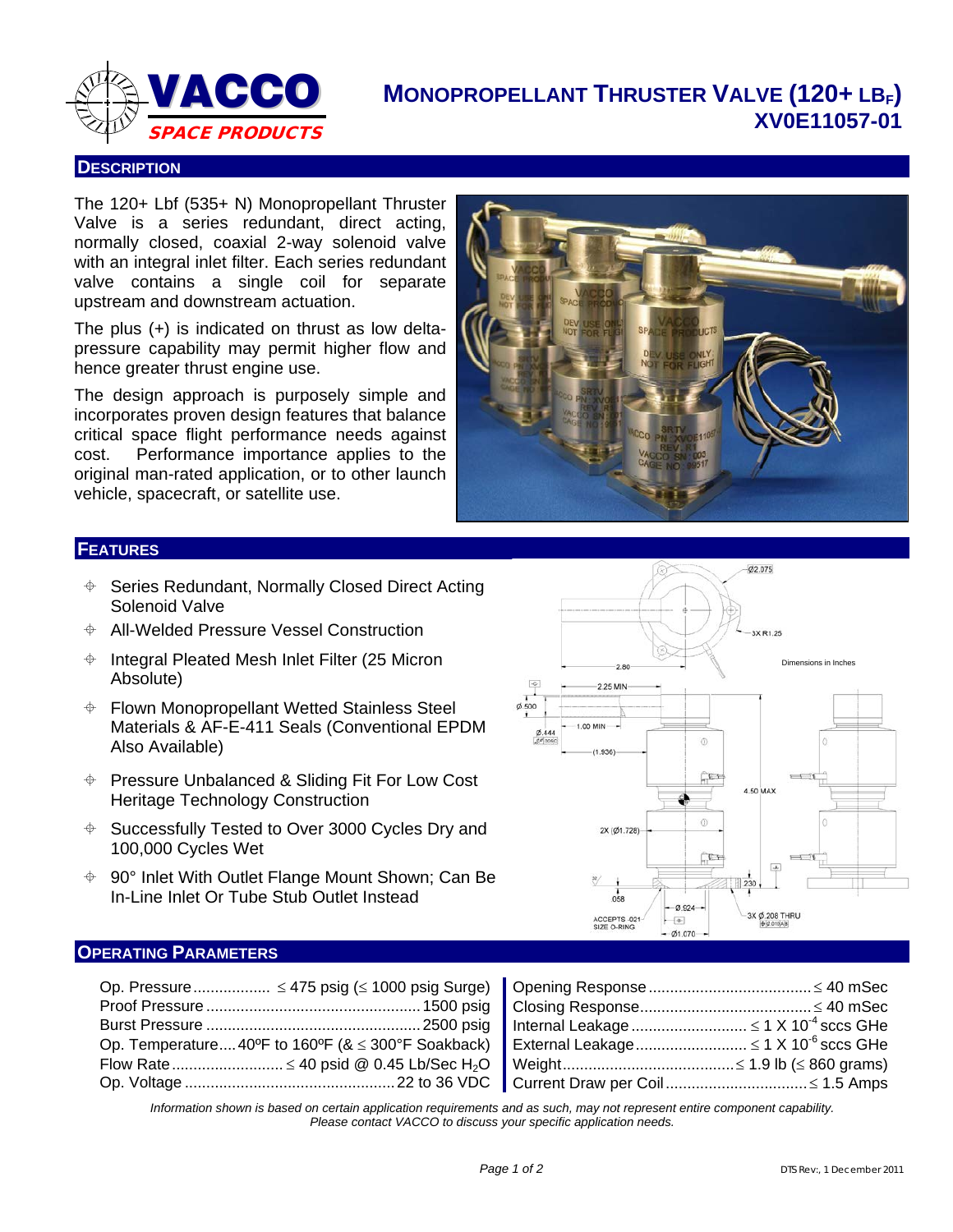

## **MONOPROPELLANT THRUSTER VALVE (120+ LBF) XV0E11057-01**

## **MONOPROP THRUSTER VALVE**



#### **ELECTRICAL SCHEMATIC**



**VACCO INDUSTRIES** • SPACE PRODUCTS • WEB: www.vacco.com • E-MAIL: **[space@vacco.com](mailto:space@vacco.com)** *A Subsidiary of ESCO Technologies, Inc*

SOUTH EL MONTE, CA 91733 HUNTSVILLE, AL 35816

10350 VACCO STREET 10350 VACCO STREET 10350 VACCO STREET TEL: (626) 443-7121 TEL: (256) 217-0250 FAX: (626) 442-6943 FAX: (256) 217-0255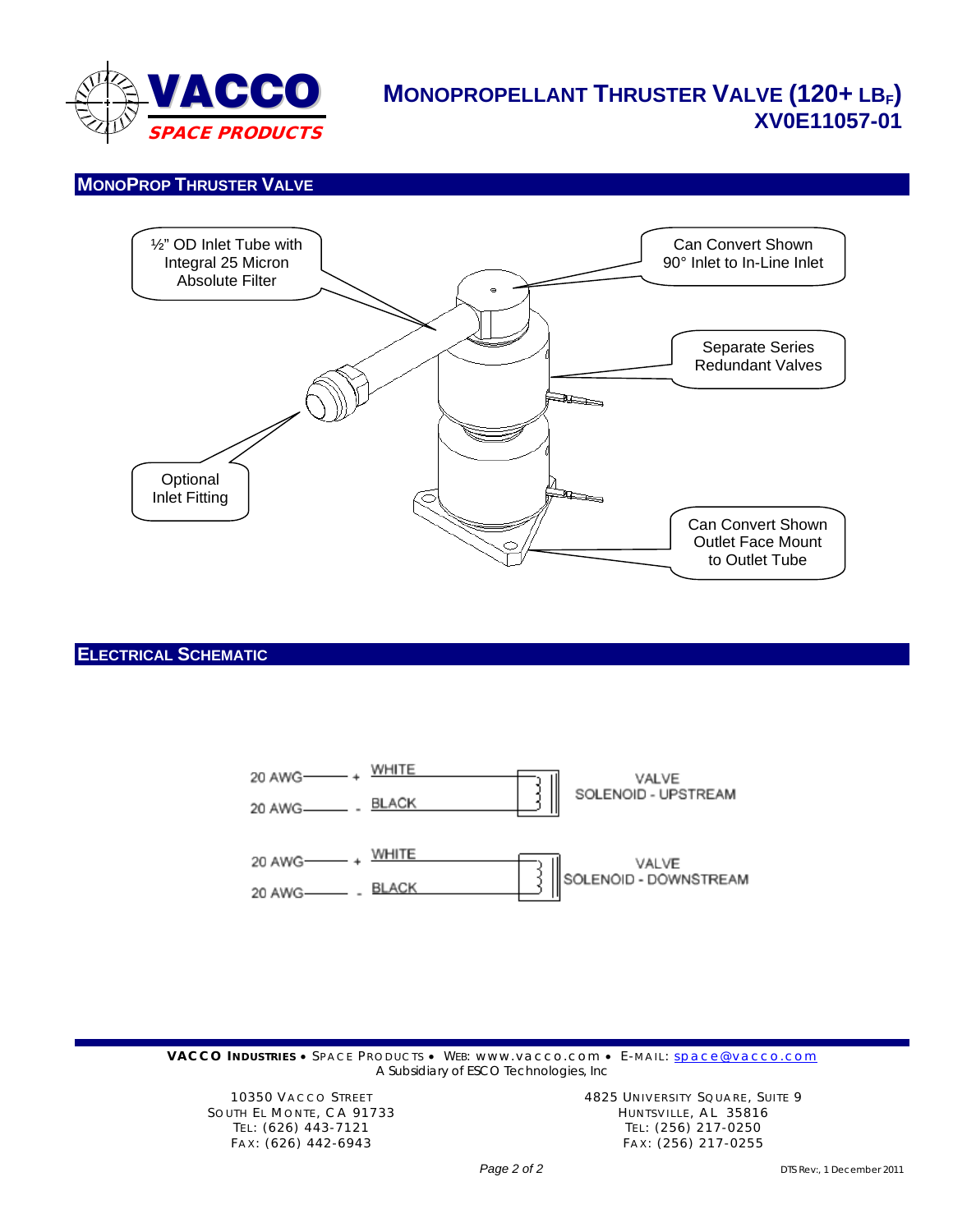

## **MONOPROPELLANT THRUSTER VALVE (625 LBF) X10005000-01**

#### **DESCRIPTION**

The 625 Lbf (2780 Newton) Monopropellant Thruster Valve is a series redundant, normally closed, pneumatic pilot operated valve with integral inlet filters & external vent check valves. Each series redundant valve is independently operated.

Small pneumatic 3-way, 2-position solenoid pilot valves provide brute force pneumatic actuation of larger main liquid propellant wetted valves, resulting in a compact, low weight valve assembly.

The valve design is purposely simple and incorporates proven design features that balance critical space flight performance against low cost expendable use desires, including man-rated applications.

### **FEATURES**

- $\triangleq$  Series Redundant, Normally Closed, Pilot Operated Valve
- $\triangleq$  Pneumatically Actuated Main Section
- **← Electrically Operated Pilot Section**
- $\triangleq$  Compact, Light Weight Design
- $\div$  Integral Propellant & Pneumatic Section 25 Micron Absolute Filters
- $\triangleq$  Redundant Dynamic EPDM Propellant Seals
- $\triangleq$  Flown Monopropellant Wetted Stainless Steel Materials & AF-E-411 Main Seals (Conventional EPDM Also Available)

#### **OPERATING PARAMETERS**

| Prop. Op. Pressure . $\leq$ 570 to 800 psia (1300 psia Surge) Flow Capacity $\leq$ 100 psid @ 3.0 Lb/Sec H <sub>2</sub> O |  |
|---------------------------------------------------------------------------------------------------------------------------|--|
|                                                                                                                           |  |
|                                                                                                                           |  |
|                                                                                                                           |  |
|                                                                                                                           |  |
|                                                                                                                           |  |
|                                                                                                                           |  |

<span id="page-4-0"></span>

| Flow Capacity $\leq$ 100 psid @ 3.0 Lb/Sec H <sub>2</sub> O |  |
|-------------------------------------------------------------|--|
|                                                             |  |
| Opening Valve Response ≤ 40 mSec                            |  |
| Closing Valve Response≤ 60 mSec                             |  |
|                                                             |  |
|                                                             |  |
|                                                             |  |
|                                                             |  |

*Information shown is based on certain application requirements and as such, may not represent entire component capability. Please contact VACCO to discuss your specific application needs.*



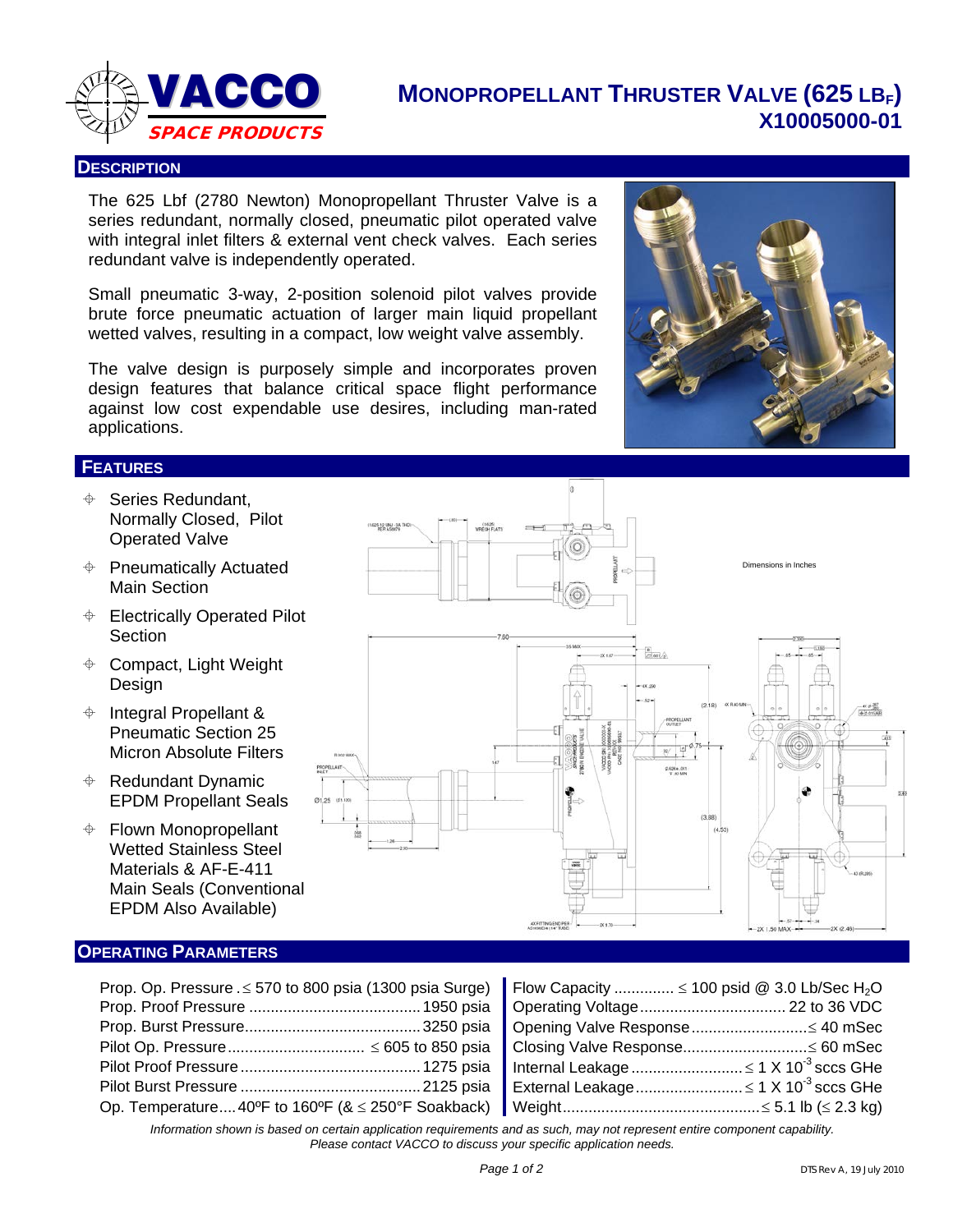

## **MONOPROPELLANT THRUSTER VALVE (625 LBF) X10005000-01**

#### **VALVE CHARACTERISTICS**



#### **ELECTRICAL SCHEMATIC**



VACCO **INDUSTRIES** • SPACE PRODUCTS • WEB: www.vacco.com • E-MAIL: [space@vacco.com](mailto:space@vacco.com) *A Subsidiary of ESCO Technologies, Inc*

SOUTH EL MONTE, CA 91733 HUNTSVILLE, AL 35816

10350 VACCO STREET **14900 UNIVERSITY SQUARE, SUITE 14** TEL: (626) 443-7121 TEL: (256) 217-0250 FAX: (626) 442-6943 FAX: (256) 217-0255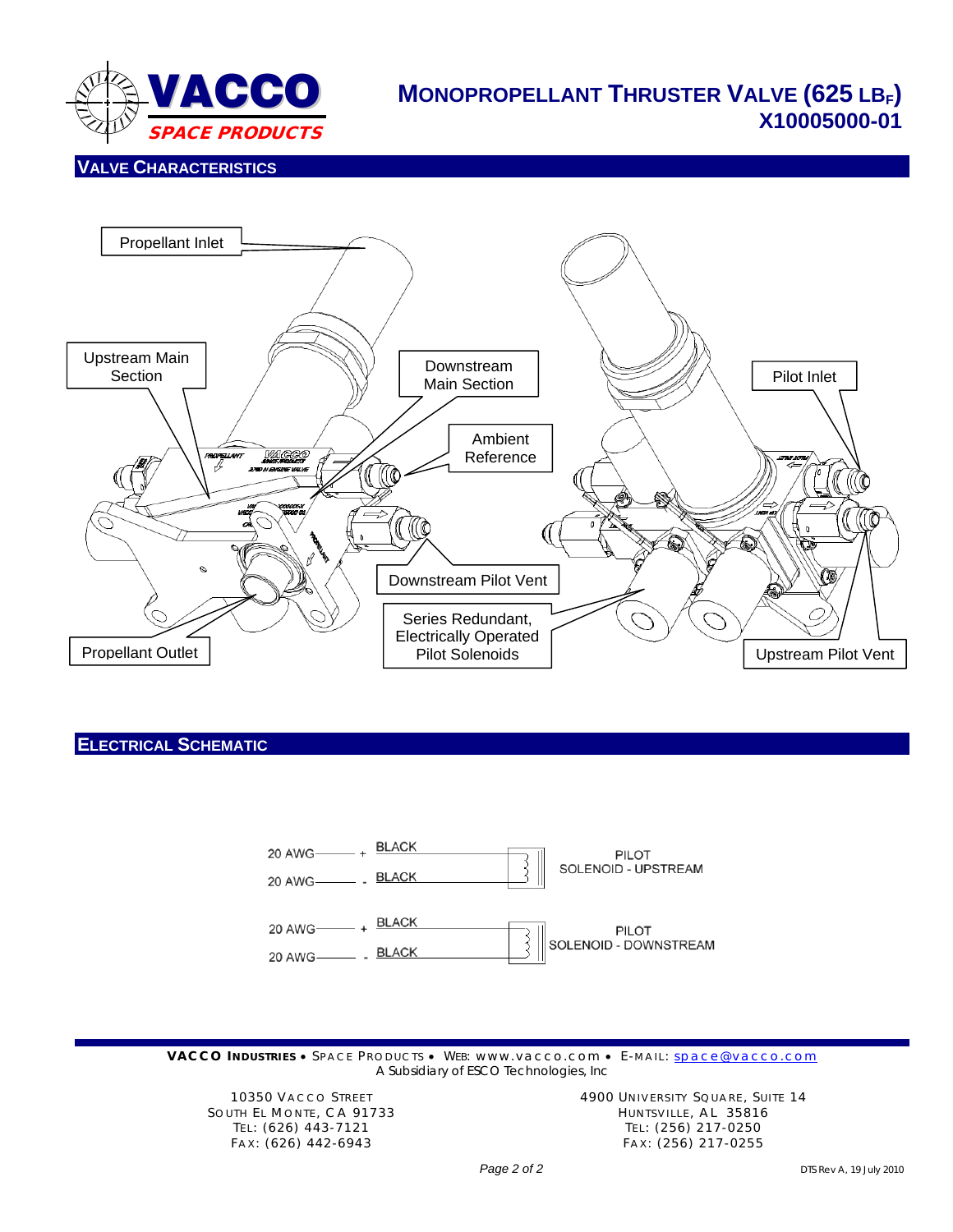# **Thruster Valve Module Communist Control Control Control Control Control Control Control Control Control Control Control Control Control Control Control Control Control Control Control Control Control Control Control Contr**

VACCO Industries maintains a product line of solenoid thruster valves designed to meet industry's demand for high reliability, tight leakage, and quick response at an affordable cost.

The Thruster Valve Module (TVM) is an innovative design (patent pending) that integrates two bi-propellant solenoid thruster valves into a single assembly ideally suited for the attitude control thruster applications. The TVM is a small, compact arrangement of highly integrated components packaged in a robust titanium structure. The use of inlet titanium tubing simplifies integration of the thruster into the titanium propellant feed system by eliminating CRES/Ti transition tubes.



## **Features**

- Single TVM replaces two series-redundant valve assemblies
- Valve seats can be independently verified
- Suspended armatures (no sliding fits)
- Lightweight titanium construction
- Teflon seal, CRES armature & spring
- 25 Micron titanium etched disc filters
- Aluminum actuator housing (not wetted)

## **Operating Parameters**

| Back Pressure Relief  200 to 400 psid               |  |
|-----------------------------------------------------|--|
|                                                     |  |
|                                                     |  |
| Internal Leakage 3.0 scch @ 260 psid                |  |
| External Leakage  1.0 x 10 <sup>-6</sup> @ 260 psig |  |

| Operating Temperature 20°F to 200°F |
|-------------------------------------|
|                                     |
|                                     |
|                                     |
|                                     |
|                                     |
|                                     |

*Performance characteristics are based on customer requirements. As such, they are not representative of component capabilities or limitations.*